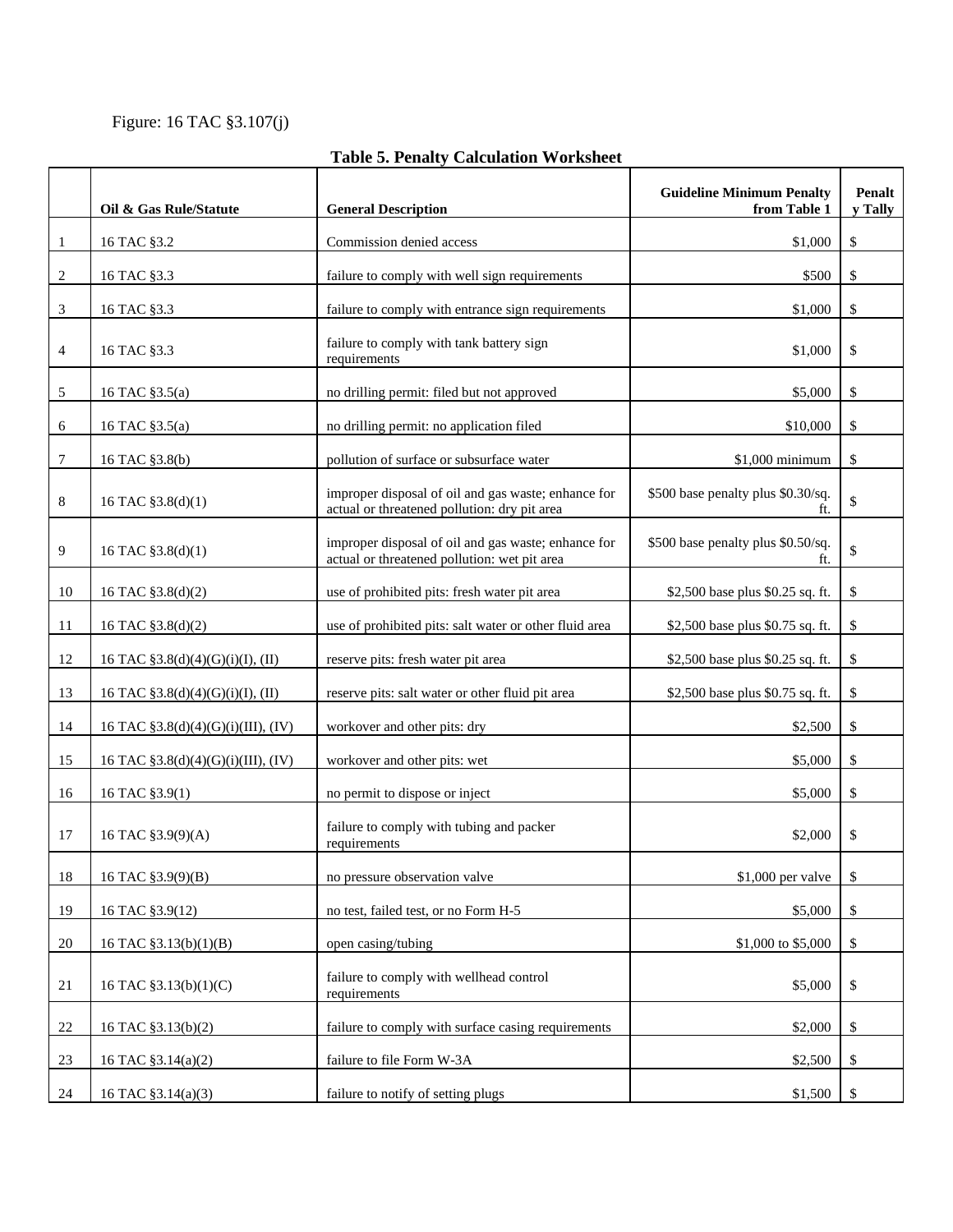|        | Oil & Gas Rule/Statute  | <b>General Description</b>                                       | <b>Guideline Minimum Penalty</b><br>from Table 1                           | Penalt<br>y Tally |
|--------|-------------------------|------------------------------------------------------------------|----------------------------------------------------------------------------|-------------------|
| 25     | 16 TAC §3.14(b)(1)      | failure to file Form W-3                                         | \$5,000                                                                    | \$                |
| 26     | 16 TAC §3.14(b)(2)      | failure to plug onshore well                                     | \$2,000 plus \$1/ft. of total depth                                        | \$                |
| 27     | 16 TAC §3.14(b)(2)      | failure to plug bay, estuary, or inland waterway well            | \$15,000 plus \$2 per foot of total<br>depth, subject to statutory maximum | \$                |
| $28\,$ | 16 TAC §3.14(b)(2)      | failure to plug offshore well                                    | \$50,000 plus \$5 per foot of total<br>depth, subject to statutory maximum | \$                |
| 29     | 16 TAC §3.14(d)(1)-(11) | failure to follow general plugging requirement                   | \$1,000                                                                    | \$                |
| 30     | 16 TAC §3.14(d)(12)     | failure to remove miscellaneous loose junk and<br>trash          | \$1,000                                                                    | \$                |
| 31     | 16 TAC §3.14(d)(12)     | failure to remove tanks, vessels, and related piping             | \$2,500                                                                    | \$                |
| 32     | 16 TAC §3.14(d)(12)     | failure to empty tanks, vessels, and related piping              | \$5,000                                                                    | \$                |
| 33     | 16 TAC §3.15(1)(7)      | failure to test prior to reactivating well                       | \$1,000                                                                    | \$                |
| 34     | 16 TAC §3.15(f)(2)(A)   | failure to disconnect electricity                                | \$5,000                                                                    | \$                |
| 35     | 16 TAC §3.15(f)(2)(A)   | failure to purge vessels                                         | \$7,500                                                                    | \$                |
| 36     | 16 TAC §3.15(f)(2)(A)   | failure to remove equipment                                      | \$10,000                                                                   | \$                |
| 37     | 16 TAC §3.16(b) and (c) | failure to file completion records/logs                          | \$2,500                                                                    | \$                |
| 38     | 16 TAC §3.17            | Bradenhead violations: no valve; no access; or<br>pressure on it | \$1,000 to \$2,500                                                         | \$                |
| 39     | 16 TAC §3.20(a)(1)      | failure to notify of incident                                    | \$2,500 to \$5,000                                                         | \$                |
| 40     | 16 TAC §3.21(a)-(i)     | improper fire prevention                                         | \$1,000                                                                    | \$                |
| 41     | 16 TAC §3.21(j)         | failure to comply with dike/firewall requirements                | \$2,500                                                                    | \$                |
| 42     | 16 TAC §3.21(k)         | swabbing without authority                                       | \$1,000 per well                                                           | \$                |
| 43     | 16 TAC §3.21(1)         | failure to comply with electric power line<br>requirements       | \$2,000                                                                    | \$                |
| 44     | 16 TAC §3.22            | no nets                                                          | compliance                                                                 |                   |
| 45     | 16 TAC §3.35(a)         | failure to notify of lost logging tool                           | \$5,000                                                                    | \$                |
| 46     | 16 TAC §3.35(b)         | failure to properly abandon lost logging tool                    | \$5,000                                                                    | \$                |
| 47     | 16 TAC §3.36(c)(5)(B)   | improper storage tank signs in a non-public area                 | \$1,000                                                                    | \$                |
| 48     | 16 TAC §3.36(c)(5)(B)   | improper storage tank signs in a public area                     | \$2,000                                                                    | \$                |
| 49     | 16 TAC §3.36(c)(6)(A)   | improper entry signs in a non-public area                        | \$1,000                                                                    | \$                |
| 50     | 16 TAC §3.36(c)(6)(A)   | improper entry signs in a public area                            | \$2,000                                                                    | \$                |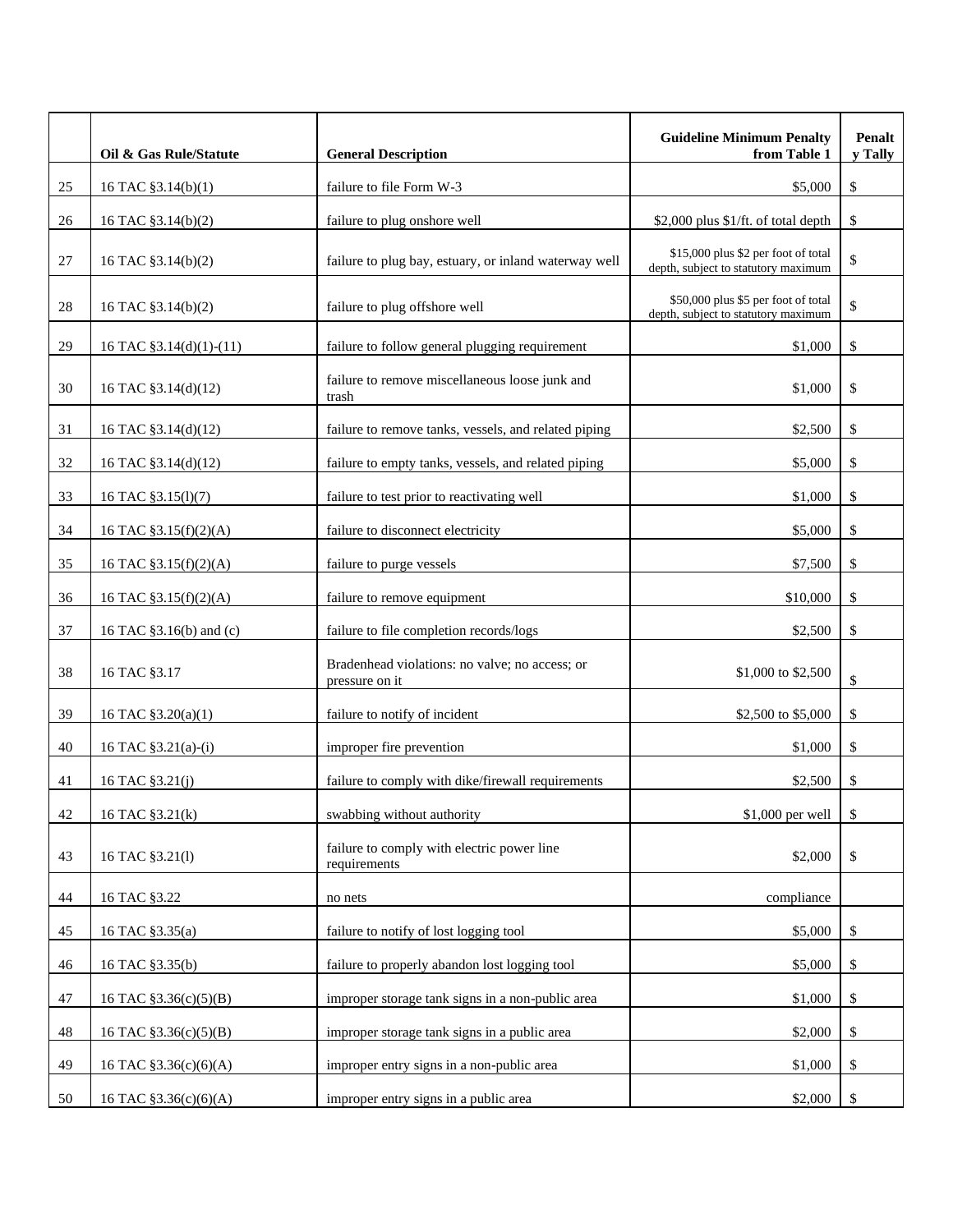|                       | Oil & Gas Rule/Statute                        | <b>General Description</b>                                                                 | <b>Guideline Minimum Penalty</b><br>from Table 1 | Penalt<br>y Tally |
|-----------------------|-----------------------------------------------|--------------------------------------------------------------------------------------------|--------------------------------------------------|-------------------|
| 51                    | 16 TAC §3.36(c)(6)(A)                         | improper entry signs in a populated public area                                            | \$5,000                                          | \$                |
| 52                    | 16 TAC §3.36(c)(6)(B)                         | failure to fence specific area at a well                                                   | \$5,000                                          | \$                |
| 53                    | 16 TAC §3.36(c)(6)(B)                         | failure to fence specific area at a battery                                                | \$10,000                                         | \$                |
| 54                    | 16 TAC §3.36(c)(6)(C)                         | materials provision                                                                        | \$2,500                                          | \$                |
| 55                    | 16 TAC §3.36(c)(8)                            | failure to maintain H <sub>2</sub> S equipment                                             | \$5,000                                          | \$                |
| 56                    | 16 TAC §3.36(c)(9)(Q)                         | failure to update contingency plan                                                         | \$2,500                                          | \$                |
| 57                    | 16 TAC §3.36(c)(9)(N)                         | failure to notify of H <sub>2</sub> S contingency plan activation                          | more than 6 hours<br>up to 12 hours-\$5,000      | \$                |
| 58                    | 16 TAC §3.36(c)(9)(N)                         | failure to notify of H <sub>2</sub> S contingency plan activation                          | 12 hours or more-\$10,000                        | \$                |
| 59                    | 16 TAC §3.36(c)(14)                           | failure to notify of H <sub>2</sub> S release                                              | more than 6 hours<br>up to 12 hours-\$5,000      | \$                |
| 60                    | 16 TAC §3.36(c)(14)                           | failure to notify of H <sub>2</sub> S release                                              | 12 hours or more-\$10,000                        | \$                |
| 61                    | 16 TAC §3.36(c)(11)-(12),<br>except $(12)(F)$ | failure to follow requirements at drill/workover site;<br>no injury                        | \$5,000                                          | \$                |
| 62                    | 16 TAC §3.36(c)(11)-(12),<br>except $(12)(F)$ | failure to follow requirements at drill/workover site;<br>injury or death                  | \$10,000                                         | \$                |
| 63                    | 16 TAC §3.36(c)(12)(F)                        | failure to notify of drill stem test in $H_2S$ formation                                   | \$2,000                                          | \$                |
| 64                    | 16 TAC §3.36(c)(13)                           | failure to have H <sub>2</sub> S trained personnel                                         | \$5,000 per person                               | \$                |
| 65                    | 16 TAC §3.36(d)(1)(E)                         | failure to file Form H-9; non-public area                                                  | \$1,000                                          | \$                |
| 66                    | 16 TAC §3.36(d)(1)(E)                         | failure to file Form H-9; public area                                                      | \$10,000                                         | \$                |
| 67                    | 16 TAC §3.36(d)(2)                            | failure to identify well as sour on completion report                                      | \$10,000                                         | \$                |
| 68                    | 16 TAC §3.36(d)(3)                            | intentional failure to file written report<br>of H <sub>2</sub> S release                  | \$3,000                                          | \$                |
| 69                    | 16 TAC §3.36(d)(3)                            | failure to file written report of<br>emergency H <sub>2</sub> S release                    | \$5,000                                          | \$                |
| 70                    | 16 TAC §3.46(a)                               | no permit to dispose or inject                                                             | \$5,000                                          | \$                |
| 71                    | 16 TAC §3.46(g)(1)                            | failure to comply with tubing and packer<br>requirements                                   | \$2,000                                          | \$                |
| 72                    | 16 TAC §3.46(g)(2)                            | no pressure observation valve                                                              | \$1,000 per valve                                | \$                |
| 73                    | 16 TAC §3.46(j)                               | no test, failed test, or no Form H-5                                                       | \$5,000                                          | \$                |
| 74                    | 16 TAC §3.57                                  | reclamation plant operation violation                                                      | \$1,000                                          | \$                |
| $\overline{75}$<br>76 | 16 TAC §3.65(c) or (d)<br>16 TAC §3.65(e)     | failure to file Form CI-D or Form CI-X<br>failure to provide critical customer information | \$1,000<br>\$2,500                               | \$<br>\$          |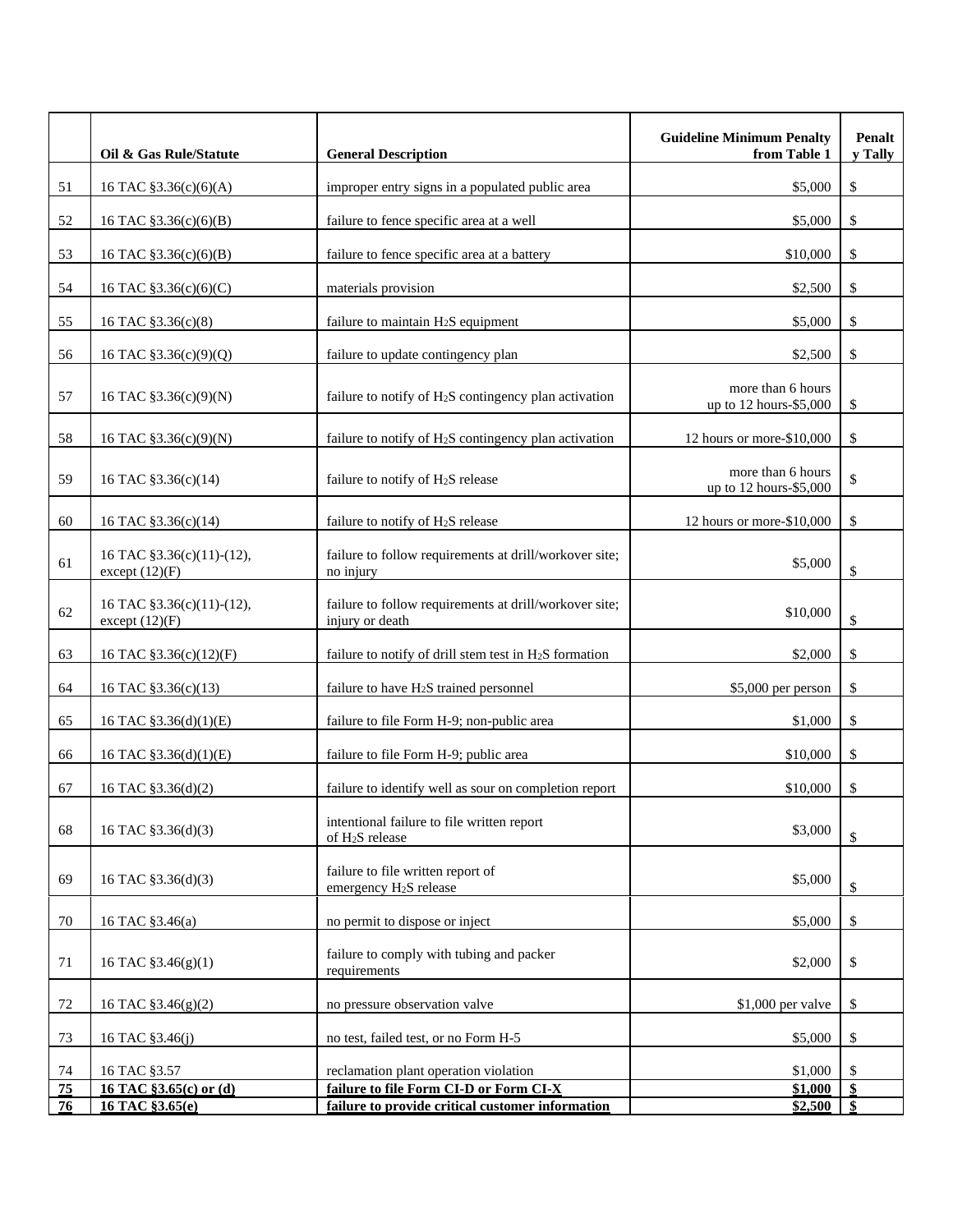|                                     | Oil & Gas Rule/Statute                                                                  | <b>General Description</b>                                                                                                      | <b>Guideline Minimum Penalty</b><br>from Table 1       | Penalt<br>y Tally |
|-------------------------------------|-----------------------------------------------------------------------------------------|---------------------------------------------------------------------------------------------------------------------------------|--------------------------------------------------------|-------------------|
| $\frac{77}{75}$                     | 16 TAC §3.73(a)                                                                         | failure to notify of pipeline connection                                                                                        | \$1,000                                                | \$                |
| $\overline{28}$<br>$\overline{76}$  | 16 TAC §3.73(h)                                                                         | reconnecting, transporting from well/lease without<br>approved Form P-4                                                         | \$1,000 minimum; see Table 1A<br>for additional amount | \$                |
| $\frac{79}{77}$                     | 16 TAC §3.73(j)                                                                         | reporting, producing, injecting, disposing without<br>approved Form P-4                                                         | \$1,000 minimum; see Table 1A<br>for additional amount | \$                |
| 80<br>$\overline{78}$               | 16 TAC §3.81                                                                            | failure to comply with brine mining injection well<br>operation requirements                                                    | \$1,000                                                | \$                |
| $\underline{81}$<br>$\overline{79}$ | 16 TAC §3.95                                                                            | failure to comply with underground salt formation<br>liquid or liquefied hydrocarbon storage facility<br>operation requirements | \$2,000                                                | \$                |
| 82<br>80                            | 16 TAC §3.96                                                                            | failure to comply with underground productive or<br>depleted reservoir gas storage facility operation<br>requirements           | \$2,000                                                | \$                |
| $\frac{83}{81}$                     | 16 TAC §3.97                                                                            | failure to comply with underground salt formation<br>gas storage facility operation requirements                                | \$2,000                                                | \$                |
| $\frac{84}{82}$                     | 16 TAC §3.98                                                                            | failure to comply with hazardous waste disposal<br>operation requirements                                                       | \$2,000                                                | \$                |
| 85<br>83                            | 16 TAC §3.99(d)(2)                                                                      | failure to comply with protection/isolation of usable<br>quality water requirements                                             | \$2,500 per well                                       | \$                |
| 86<br>$\overline{84}$               | 16 TAC §3.99(e)                                                                         | failure to comply with cathodic protection well<br>construction requirements                                                    | \$1,000 per well                                       | \$                |
| 87<br>$\overline{85}$               | 16 TAC §3.99(g)                                                                         | failure to file completion report                                                                                               | \$1,000 per well                                       | \$                |
| $\frac{88}{86}$                     | 16 TAC §3.100(d)(2)                                                                     | failure to permit seismic/core holes penetrating<br>usable quality water                                                        | \$1,000 per hole                                       | \$                |
| $\frac{89}{87}$                     | 16 TAC §3.100(f)                                                                        | failure to properly plug seismic/core holes                                                                                     | \$1,000 per hole                                       | \$                |
| 90<br>88                            | 16 TAC §3.100(g)                                                                        | failure to file final survey report                                                                                             | \$5,000 per survey                                     | \$                |
| $\frac{91}{89}$                     | 16 TAC §3.106(b)                                                                        | commenced construction of a sour gas pipeline<br>facility without a permit                                                      | \$10,000                                               | \$                |
| $\frac{92}{90}$                     | 16 TAC §3.106(e)                                                                        | published notice with egregious errors/omissions                                                                                | \$5,000                                                | \$                |
| $\frac{93}{91}$                     | 16 TAC §3.106(f)                                                                        | provided pipeline plat with egregious<br>errors/omissions                                                                       | \$5,000                                                | \$                |
| $\frac{94}{92}$                     | Tex. Nat. Res. Code, §91.143                                                            | false filing                                                                                                                    | \$1,000 per form                                       | \$                |
| $\frac{95}{93}$                     | Subtotal of guideline penalty amounts from Table 1 (lines 1-94 1-92, inclusive)         |                                                                                                                                 |                                                        | \$                |
| 96<br>94                            | Reduction for settlement before hearing: up to 50% of line 95 93 amt.<br>%              |                                                                                                                                 |                                                        | \$                |
| 97<br>$\overline{95}$               | Subtotal: amount shown on line 95 93 less applicable settlement reduction on line 96 94 |                                                                                                                                 |                                                        | \$                |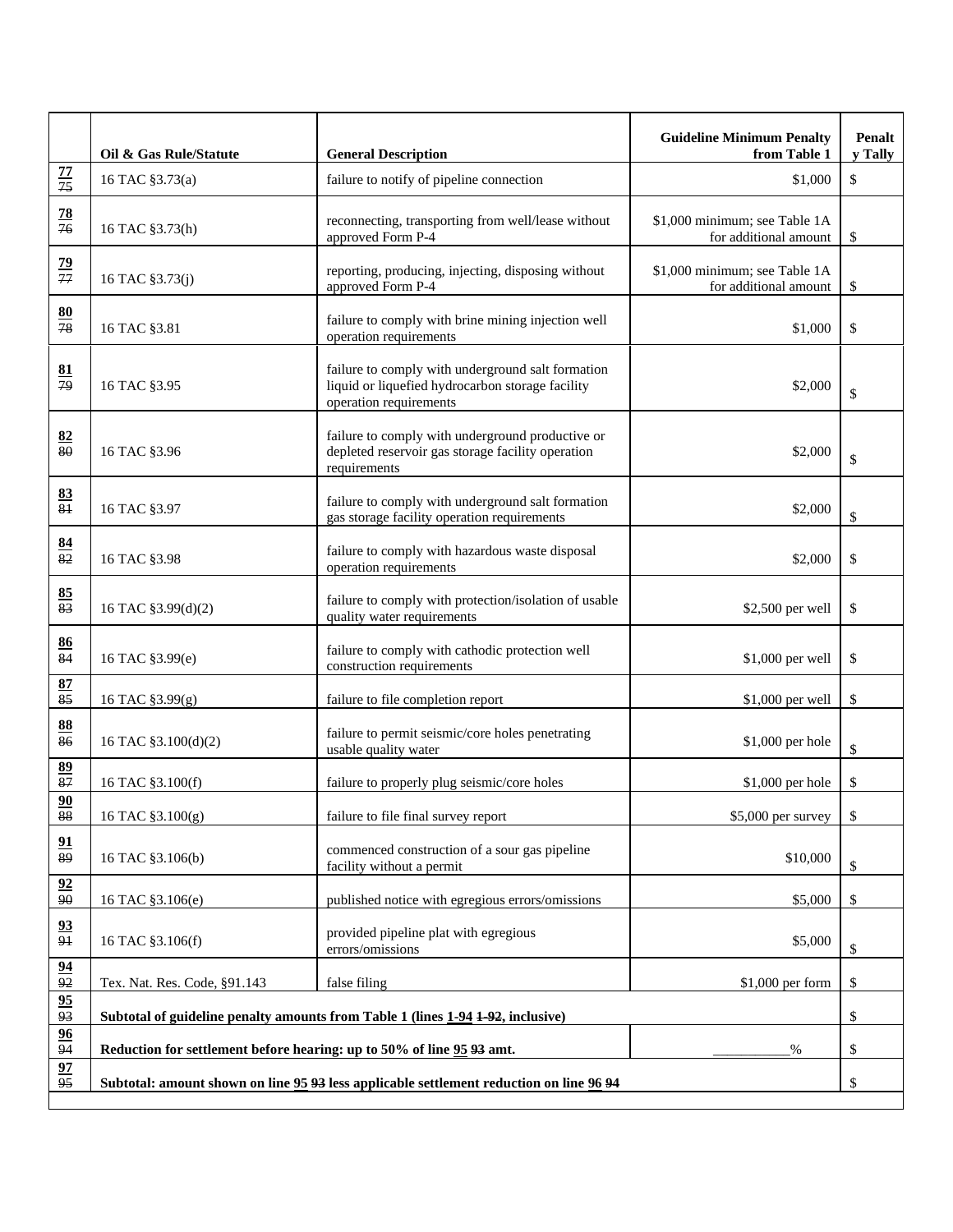|                                                                                          | Oil & Gas Rule/Statute                                                                          | <b>General Description</b>                                                  | <b>Guideline Minimum Penalty</b><br>from Table 1 | Penalt<br>y Tally |  |  |
|------------------------------------------------------------------------------------------|-------------------------------------------------------------------------------------------------|-----------------------------------------------------------------------------|--------------------------------------------------|-------------------|--|--|
|                                                                                          |                                                                                                 | Penalty enhancement amounts for threatened or actual pollution from Table 2 |                                                  |                   |  |  |
| 98<br>$\overline{96}$                                                                    | Agricultural land or sensitive wildlife habitat                                                 |                                                                             | \$1,000 to \$5,000                               | \$                |  |  |
| $\frac{99}{97}$                                                                          | Endangered or threatened species                                                                |                                                                             | \$2,000 to \$10,000                              | \$                |  |  |
| 100<br>$\overline{98}$                                                                   | Bay, estuary or marine habitat                                                                  |                                                                             | \$5,000 to \$25,000                              | \$                |  |  |
| 101<br>99                                                                                | Minor freshwater source (minor aquifer, seasonal watercourse)                                   |                                                                             | \$2,500 to \$7,500                               | \$                |  |  |
| 102<br>100                                                                               | Major freshwater source (major aquifer, creeks, rivers, lakes and reservoirs)                   |                                                                             | \$5,000 to \$25,000                              | \$                |  |  |
|                                                                                          |                                                                                                 | Penalty enhancement amounts for safety hazard from Table 2                  |                                                  |                   |  |  |
| <b>103</b><br>$\overline{101}$                                                           | Impacted residential/public areas                                                               |                                                                             | \$1,000 to \$15,000                              | \$                |  |  |
| <b>104</b><br>$\overline{102}$                                                           | Hazardous material release                                                                      |                                                                             | \$2,000 to \$25,000                              | \$                |  |  |
| 105<br>103                                                                               | Reportable incident/accident                                                                    |                                                                             | \$5,000 to \$25,000                              | \$                |  |  |
| <u>106</u><br>104                                                                        | Well in H <sub>2</sub> S field                                                                  |                                                                             | up to \$10,000                                   | \$                |  |  |
|                                                                                          | Penalty enhancement amounts for severity of violation from Table 2                              |                                                                             |                                                  |                   |  |  |
| <b>107</b><br>105                                                                        | Time out of compliance                                                                          |                                                                             | \$100 to \$2,000 each month                      | \$                |  |  |
| <b>108</b><br>106                                                                        | Subtotal: amount shown on line 97 95 plus all amounts on lines 98 96 through 107 405, inclusive |                                                                             | \$                                               |                   |  |  |
|                                                                                          |                                                                                                 | Penalty enhancements for culpability of person charged from Table 2         |                                                  |                   |  |  |
| <b>109</b><br>107                                                                        | Reckless conduct of operator                                                                    |                                                                             | double line 108 106 amount                       | \$                |  |  |
| <b>110</b><br>108                                                                        | Intentional conduct of operator                                                                 |                                                                             | triple line 108 406 amount                       | \$                |  |  |
| Penalty enhancements for number of prior violations within past seven years from Table 3 |                                                                                                 |                                                                             |                                                  |                   |  |  |
| 111<br>$\overline{109}$                                                                  | One                                                                                             |                                                                             | \$1,000                                          | \$                |  |  |
| 112<br>H <sub>0</sub>                                                                    | Two                                                                                             |                                                                             | \$2,000                                          | ¢                 |  |  |
| 113<br>$\overline{111}$                                                                  | Three                                                                                           |                                                                             | \$3,000                                          | \$                |  |  |
| 114<br>H2                                                                                | Four                                                                                            |                                                                             | \$4,000                                          | \$                |  |  |
| 115<br>H <sub>3</sub>                                                                    | Five or more                                                                                    |                                                                             | \$5,000                                          | \$                |  |  |
|                                                                                          | Penalty enhancements for amount of penalties within past seven years from Table 4               |                                                                             |                                                  |                   |  |  |
| $\frac{116}{1}$                                                                          |                                                                                                 |                                                                             |                                                  |                   |  |  |
| $\overline{114}$<br>117                                                                  | Less than $$10,000$                                                                             |                                                                             | \$1,000                                          | \$                |  |  |
| H <sub>5</sub><br><b>118</b>                                                             | Between \$10,000 and \$25,000                                                                   |                                                                             | \$2,500                                          | \$                |  |  |
| $\overline{116}$                                                                         | Between \$25, 000 and \$50,000                                                                  |                                                                             | \$5,000                                          | \$                |  |  |
| 119<br>$\overline{117}$                                                                  | Between \$50,000 and \$100,00                                                                   |                                                                             | \$10,000                                         | \$                |  |  |
| 120<br>118                                                                               | Over \$100,000                                                                                  |                                                                             | 10% of total amt.                                | \$                |  |  |